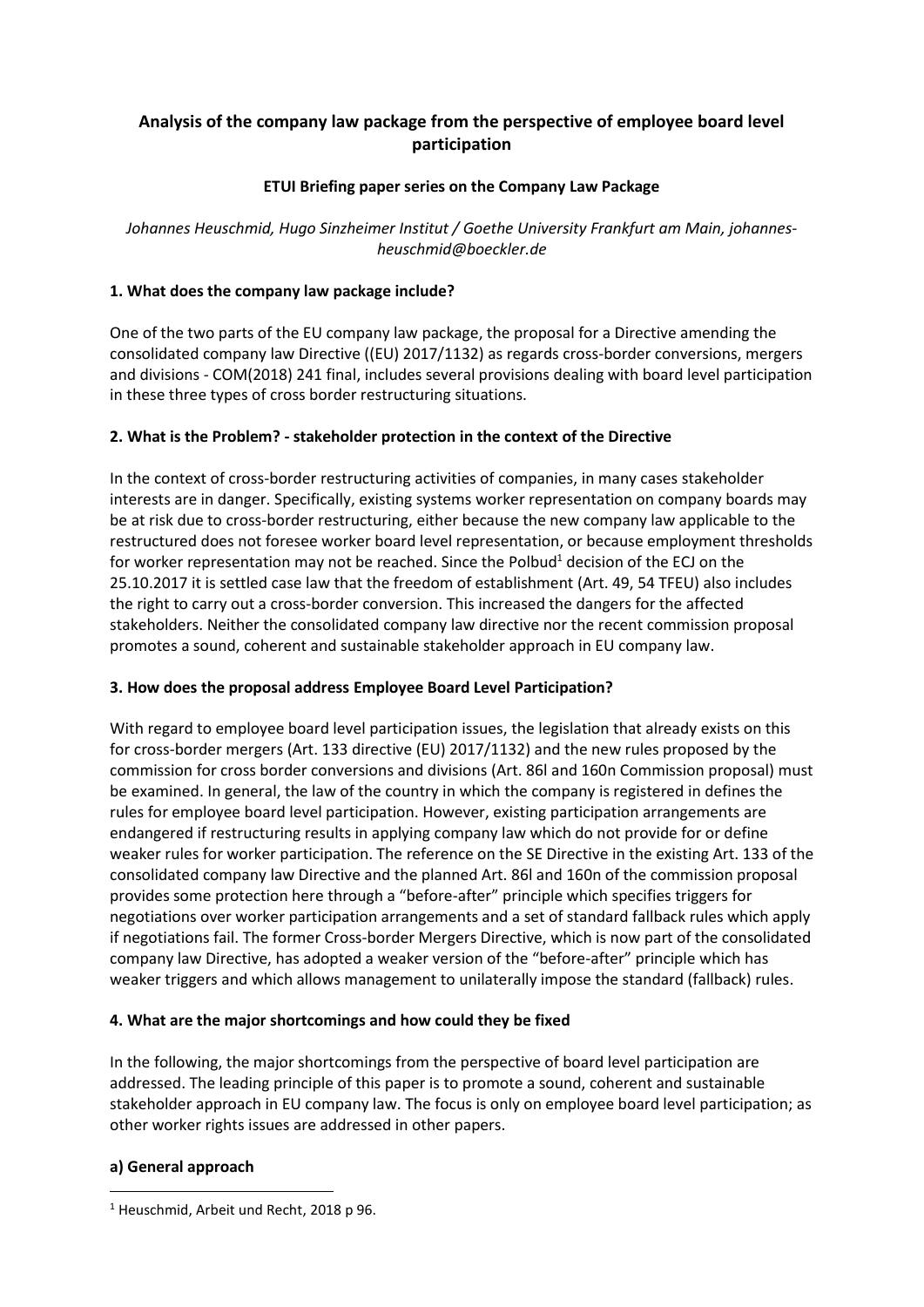- In general EU company law does not incorporate the stakeholder approach, which is the basic principle of company law in the major European company law systems. This should be changed. Therefore a **stakeholder clause** should be introduced in a new Art. 1 in Directive (EU) 2017/1132 with the following wording: "The management or administrative organ is responsible for managing the company in the interests of the company, that is, taking account of the interests of the shareholders, its employees and other stakeholders, with the objective of sustainable creation of value."<sup>2</sup>
- To prevent loopholes in stakeholder protection the measures allowed in the context of crossborder restructuring should be regulated through the enumeration principle in the Directive (i.e. principle that only actions are allowed which are specifically authorized). Therefore, a new Article should be introduced at the beginning of Title II of Directive (EU) 2017/1132 with the following wording: "To safeguard sustainable stakeholder protection, cross-border restructuring measures beyond Art. 86b (2), Art. 119 (2) and Art. 160b (3) are not allowed".

### **b) Cross-border Conversion**

- The key risk to employee board level participation in the case of cross-border conversions is that the new company law applying to a converted company may not require participation, even if the company previously had workers on the board. To ensure that at least the status quo of board level participation is protected by the Directive a **general protection-clause** should be introduced as a new Art. 86l (1): "It is a fundamental principle and stated aim of this Article to secure employees' participation rights. Therefore, in the company resulting from the cross border restructuring, at least the same level of all elements of employee participation rights should continue to apply".
- If the negotiation procedure is triggered by Art. 86l (2) **supplementary provisions on standard rules** are necessary in Art. 86l (3) lit. g). Negotiations are triggered if employment in the last six months has been at least 4/5ths of the threshold for participation, however, if no participation existed previously then there may be no participation in the converted company, even if employment subsequently grows beyond the participation threshold in the origin country. The best solution would be to apply the standard rules automatically, if the thresholds laid down in the law of the departure state are exceeded in the next three years after the conversion.
- Art. 86l (4) lit. a) and b) should be deleted, since they allow weaker or no participation and are thus not in line with the approach to protect at least the same level of all elements of employee participation rights.
- The protective provision in Art. 861 (7) which freezes in participation arrangements for three years should be extended to five years. This could be combined with a provision for a renegotiation procedure including the application of standard rules.

## **c) Cross-border Division**

- A **general protection-clause** in a new Art. 160n (1) should be introduced, similar to the case of cross-border conversions (see 1st bullet point in the section on conversions).
- Introduction of a **supplementary provision on standard rules** in Art. 160n (3) lit. g) (see 2nd bullet point on conversion).
- Deletion of Art. 160n (4) lit. a) and lit. b) (see 3rd bullet point on conversion).
- Extension of the freezing provision in Art. 160n (7) to five years (see 4th bullet point on conversions).

#### **d) Cross-border Merger**

**.** 

• Introduction of a general protection-clause in a new Art. 133 (1) (see 1<sup>st</sup> bullet point on conversions).

<sup>2</sup> See also: Recital 14 Directive (EU) 2017/828.